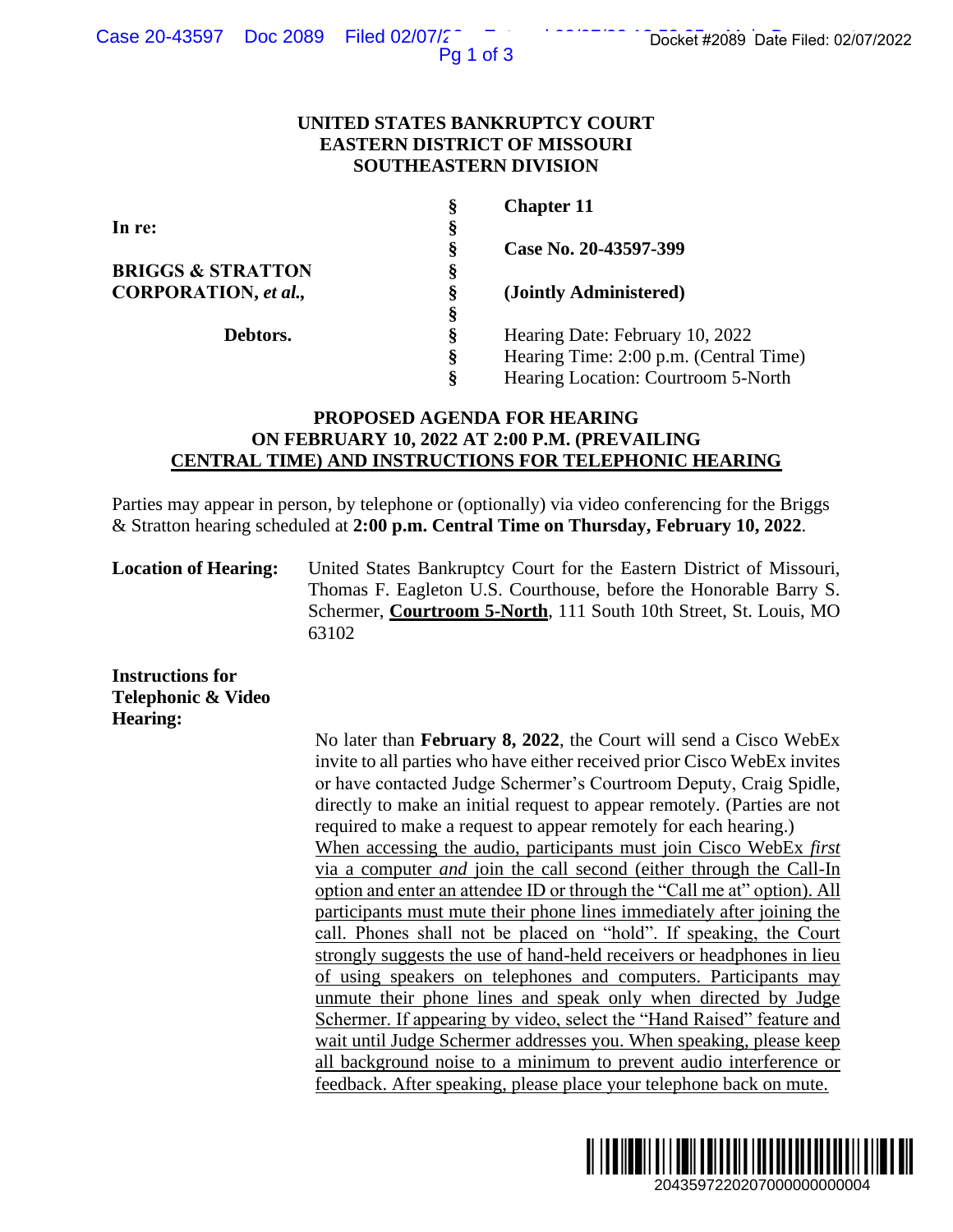## Case 20-43597 Doc 2089 Filed 02/07/22 Entered 02/07/22 12:53:35 Main Document Pg 2 of 3

If there is a problem connecting to Cisco WebEx audio, please disconnect your phone line and re-dial. If there is an issue gaining access to the video feed, please log out of Cisco WebEx then login. If the issue persists, please e-mail Mr. Spidle at [Craig\\_Spidle@moeb.uscourts.gov](mailto:Shontelle_McCoy@moeb.uscourts.gov) promptly and we will work on resolving the issue.

The Court's official announcement will be posted on the Court's website: [https://www.moeb.uscourts.gov/sites/moeb/files/BSS-](https://www.moeb.uscourts.gov/sites/moeb/files/BSS-Appearances_for_Briggs_Stratton_ATT_call_info.pdf)[Appearances\\_for\\_Briggs\\_Stratton\\_ATT\\_call\\_info.pdf](https://www.moeb.uscourts.gov/sites/moeb/files/BSS-Appearances_for_Briggs_Stratton_ATT_call_info.pdf) and [https://www.moeb.uscourts.gov/briggs-stratton-corporation-et-al.](https://www.moeb.uscourts.gov/briggs-stratton-corporation-et-al) Instructions for appearances may also be found on [http://www.kccllc.net/briggs.](http://www.kccllc.net/briggs)

| PLAN ADMINISTRATOR'S OBJECTIONS TO CLAIMS |                                              |                            |  |
|-------------------------------------------|----------------------------------------------|----------------------------|--|
| <b>Item Number</b>                        | <b>Pleading</b>                              | <b>Attorney Presenting</b> |  |
|                                           | The Plan Administrator's Objection to        | Julie Goldberg             |  |
|                                           | Creditor Dantherm S.p.A.'s Reclamation       |                            |  |
|                                           | Claim in Amended Claim No. 53-3 [Docket]     |                            |  |
|                                           | $\text{No. } 2000$ ] – <b>WITHDRAWN</b> .    |                            |  |
|                                           |                                              |                            |  |
|                                           | <b>Related Documents:</b>                    |                            |  |
|                                           | Dantherm S.p.A.'s Motion for Extension of    |                            |  |
|                                           | Time to File Response to Plan Administrator' |                            |  |
|                                           | [sic] Objection to Creditor's [sic] Dantherm |                            |  |
|                                           | S.p.A.'s Reclamation Claim in Amended        |                            |  |
|                                           | Claim No. 53-3 [Docket No. 2063].            |                            |  |
|                                           |                                              |                            |  |
|                                           | Order Granting Dantherm S.p.A.'s Motion for  |                            |  |
|                                           | Extension of Time to File Response to Plan   |                            |  |
|                                           | Administrator's Objection to Creditor        |                            |  |
|                                           | Dantherm S.p.A.'s Reclamation Claim in       |                            |  |
|                                           | Amended Claim No. 53-3 [Docket No. 2064].    |                            |  |

[*Remainder of Page Intentionally Left Blank*]